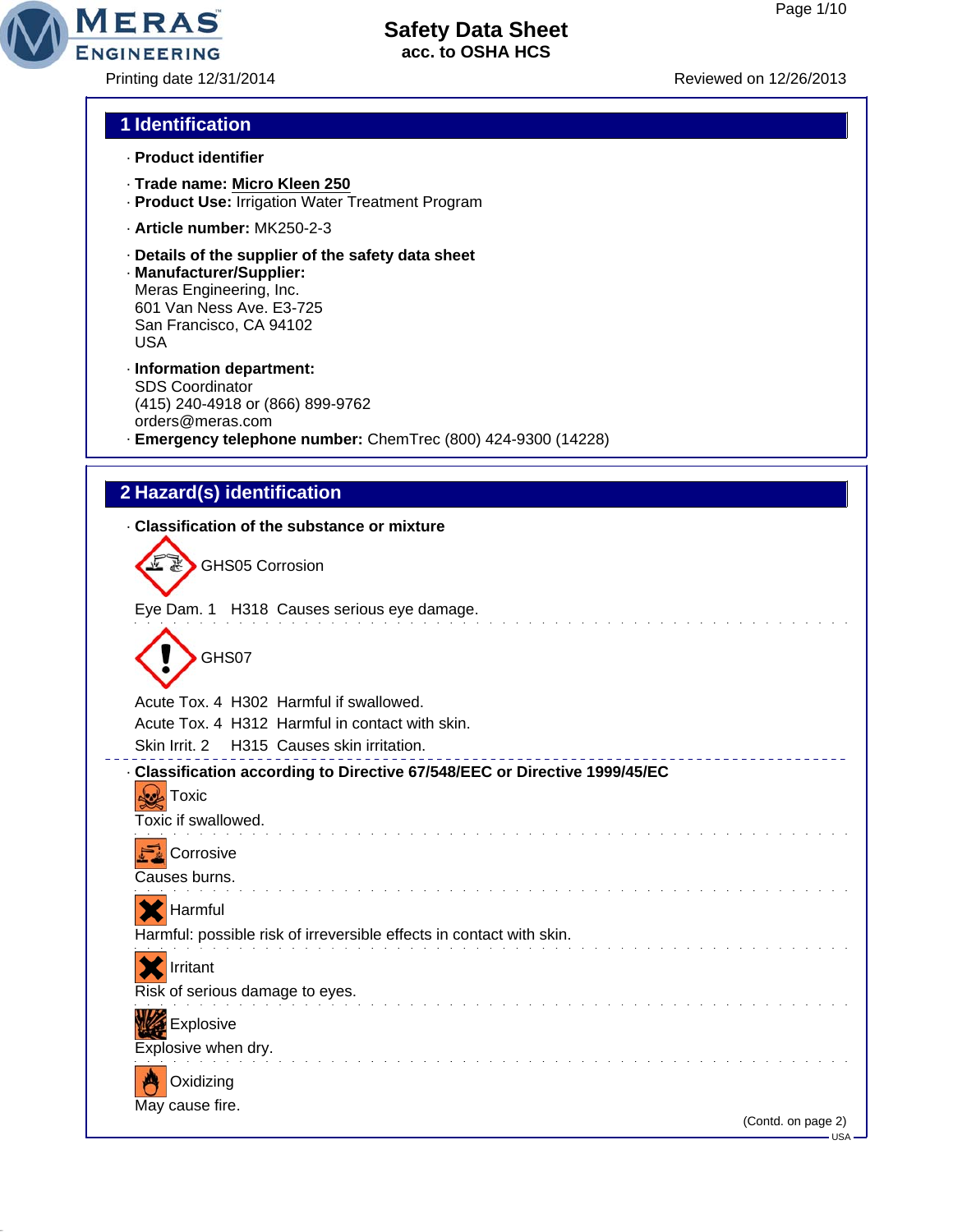Printing date 12/31/2014 **Printing date 12/31/2014** Reviewed on 12/26/2013

**MERAS** 

**ENGINEERING** 

### **Trade name: Micro Kleen 250**

| (Contd. of page 1)                                                                                                                                                                                                                                                                                                                                                                |
|-----------------------------------------------------------------------------------------------------------------------------------------------------------------------------------------------------------------------------------------------------------------------------------------------------------------------------------------------------------------------------------|
| · Information concerning particular hazards for human and environment:<br>The product has to be labeled due to the calculation procedure of international guidelines.<br>· Classification system:                                                                                                                                                                                 |
| The classification was made according to the latest editions of international substances lists, and<br>expanded upon from company and literature data.                                                                                                                                                                                                                            |
| Label elements                                                                                                                                                                                                                                                                                                                                                                    |
| · Labelling according to EU guidelines:<br>The product has been classified and marked in accordance with directives on hazardous materials.                                                                                                                                                                                                                                       |
| · Code letter and hazard designation of product:                                                                                                                                                                                                                                                                                                                                  |
| Toxic<br>Oxidizing                                                                                                                                                                                                                                                                                                                                                                |
| · Hazard-determining components of labeling:<br>Sodium Chlorite                                                                                                                                                                                                                                                                                                                   |
| · Risk phrases:<br>Explosive when dry.<br>May cause fire.<br>Toxic if swallowed.<br>Causes burns.<br>Risk of serious damage to eyes.<br>Harmful: possible risk of irreversible effects in contact with skin.                                                                                                                                                                      |
| · Safety phrases:<br>Keep container tightly closed in a cool place.<br>In case of contact with eyes, rinse immediately with plenty of water and seek medical advice.<br>Wear suitable protective clothing, gloves and eye/face protection.<br>This material and its container must be disposed of as hazardous waste.<br>· Classification system:<br>· NFPA ratings (scale 0 - 4) |
| Health $= 1$<br>$Fire = 0$<br>Reactivity = $1$                                                                                                                                                                                                                                                                                                                                    |
| - HMIS-ratings (scale 0 - 4)                                                                                                                                                                                                                                                                                                                                                      |
| <b>HEALTH</b><br> 1 <br>Health $= 1$<br>$Fire = 0$<br>$\mathbf 0$<br><b>FIRE</b><br>Reactivity = $1$<br>REACTIVITY <sup>1</sup>                                                                                                                                                                                                                                                   |
| - Personal Protection C<br>. Other hazards<br>- Results of PBT and vPvB assessment<br>· PBT: Not applicable.<br>· vPvB: Not applicable.                                                                                                                                                                                                                                           |
| 3 Composition/information on ingredients                                                                                                                                                                                                                                                                                                                                          |

### · **Chemical characterization: Mixtures**

· **Description:** Mixture of the substances listed below with nonhazardous additions.

(Contd. on page 3)

 $-$  USA -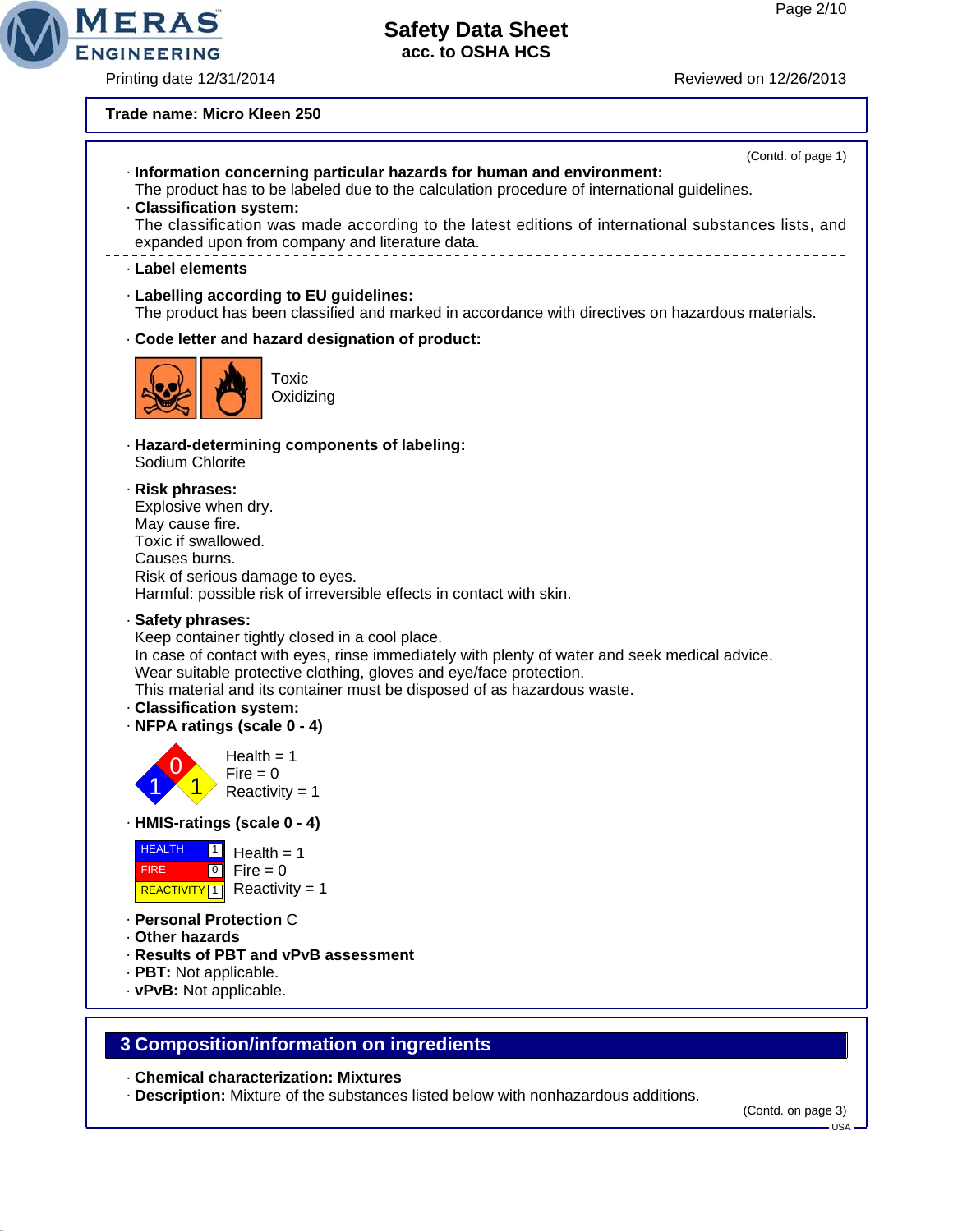

Printing date 12/31/2014 Reviewed on 12/26/2013

**MERAS** 

**ENGINEERING** 

**Trade name: Micro Kleen 250**

(Contd. of page 2)

· **Dangerous components:**

7758-19-2 Sodium Chlorite 25.0%

# **4 First-aid measures**

- · **Description of first aid measures**
- · **General information:**
- Immediately remove any clothing soiled by the product.
- In case of irregular breathing or respiratory arrest provide artificial respiration.
- · **After inhalation:** In case of unconsciousness place patient stably in side position for transportation.
- · **After skin contact:** Immediately wash with water and soap and rinse thoroughly.
- · **After eye contact:** Rinse opened eye for several minutes under running water. Then consult a doctor.

## · **After swallowing:**

Do not induce vomiting; immediately call for medical help.

Drink copious amounts of water and provide fresh air. Immediately call a doctor.

- · **Most important symptoms and effects, both acute and delayed** No further relevant information available.
- · **Indication of any immediate medical attention and special treatment needed** No further relevant information available.

# **5 Fire-fighting measures**

- · **Extinguishing media**
- · **Suitable extinguishing agents:**
- CO2, extinguishing powder or water spray. Fight larger fires with water spray or alcohol resistant foam. · **Special hazards arising from the substance or mixture**
- During heating or in case of fire poisonous gases are produced.
- · **Advice for firefighters**
- · **Protective equipment:** Mouth respiratory protective device.

## **6 Accidental release measures**

- · **Personal precautions, protective equipment and emergency procedures** Mount respiratory protective device. Wear protective equipment. Keep unprotected persons away. · **Environmental precautions:** Dilute with plenty of water. Do not allow to enter sewers/ surface or ground water. · **Methods and material for containment and cleaning up:** Absorb with liquid-binding material (sand, diatomite, acid binders, universal binders, sawdust). Use neutralizing agent. Dispose contaminated material as waste according to item 13. Ensure adequate ventilation. · **Reference to other sections** See Section 7 for information on safe handling.
	- See Section 8 for information on personal protection equipment.
- See Section 13 for disposal information.

(Contd. on page 4)

USA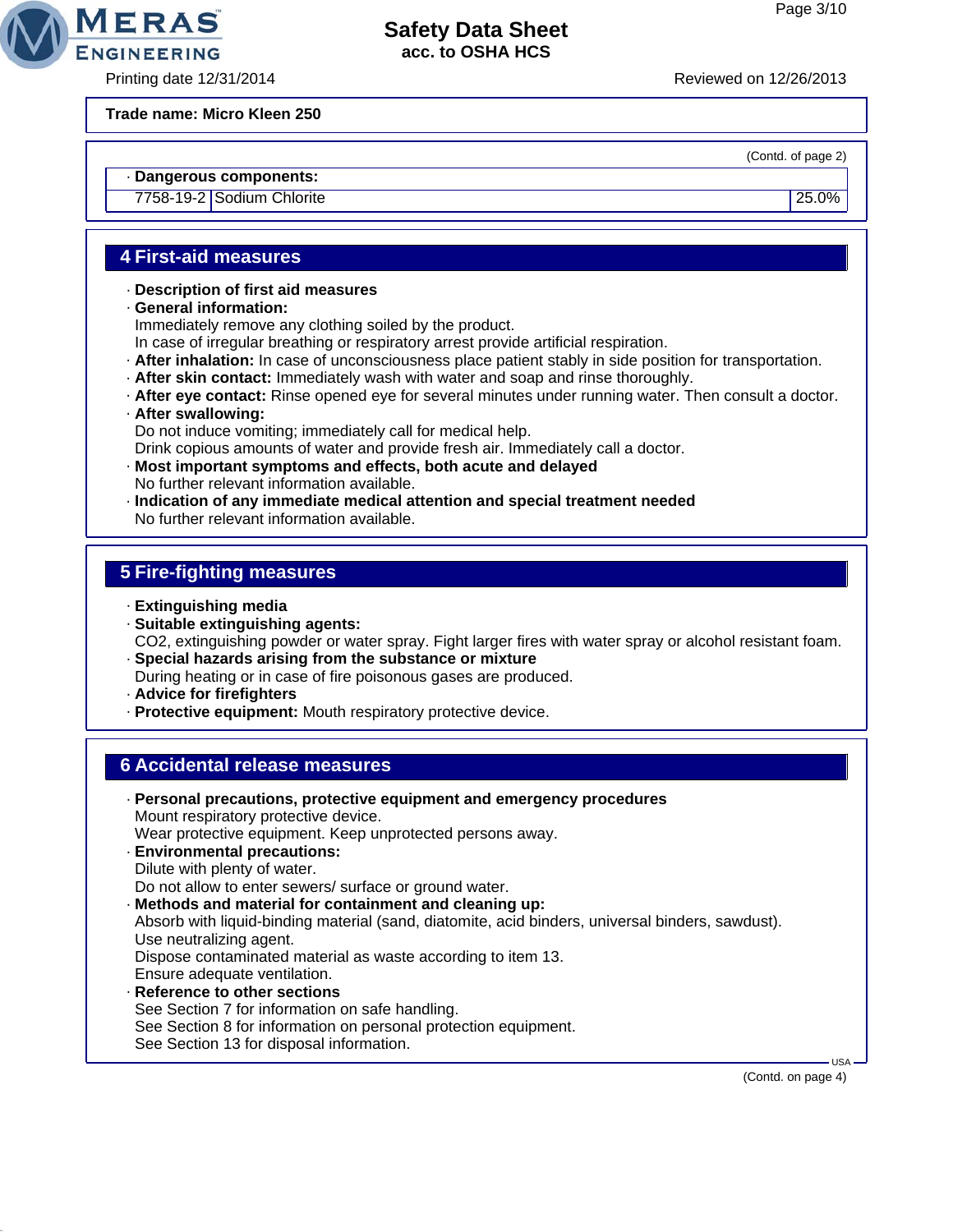Printing date 12/31/2014 Reviewed on 12/26/2013

**MERAS** 

**ENGINEERING** 

**Trade name: Micro Kleen 250**

(Contd. of page 3)

# **7 Handling and storage** · **Precautions for safe handling** Ensure good ventilation/exhaustion at the workplace. Prevent formation of aerosols. · **Information about protection against explosions and fires:** Protect from heat. Keep respiratory protective device available. · **Conditions for safe storage, including any incompatibilities** · **Storage:** · **Requirements to be met by storerooms and receptacles:** The recommended storage temperature is above 32F, preferably at room temperature (70F) Store closed containers in a cool, dry, well-ventilated area with acid-resistant floors. Keep out of direct sunlight and away from water, heat and incompatible materials. · **Information about storage in one common storage facility:** Not required. · **Further information about storage conditions:** Keep receptacle tightly sealed. Store in cool, dry conditions in well sealed receptacles. Protect from heat and direct sunlight. · **Specific end use(s)** No further relevant information available. **8 Exposure controls/personal protection** · **Additional information about design of technical systems:** No further data; see item 7. · **Control parameters** · **Components with limit values that require monitoring at the workplace:** The product does not contain any relevant quantities of materials with critical values that have to be monitored at the workplace. · **Additional information:** The lists that were valid during the creation were used as basis. · **Exposure controls** · **Personal protective equipment:** · **General protective and hygienic measures:** Keep away from foodstuffs, beverages and feed. Immediately remove all soiled and contaminated clothing. Wash hands before breaks and at the end of work. Avoid contact with the eyes. Avoid contact with the eyes and skin. · **Breathing equipment:** In case of brief exposure or low pollution use respiratory filter device. In case of intensive or longer exposure use respiratory protective device that is independent of circulating air. · **Protection of hands:** Protective gloves The glove material has to be impermeable and resistant to the product/ the substance/ the preparation.

Due to missing tests no recommendation to the glove material can be given for the product/ the preparation/ the chemical mixture.

Selection of the glove material on consideration of the penetration times, rates of diffusion and the degradation

(Contd. on page 5) USA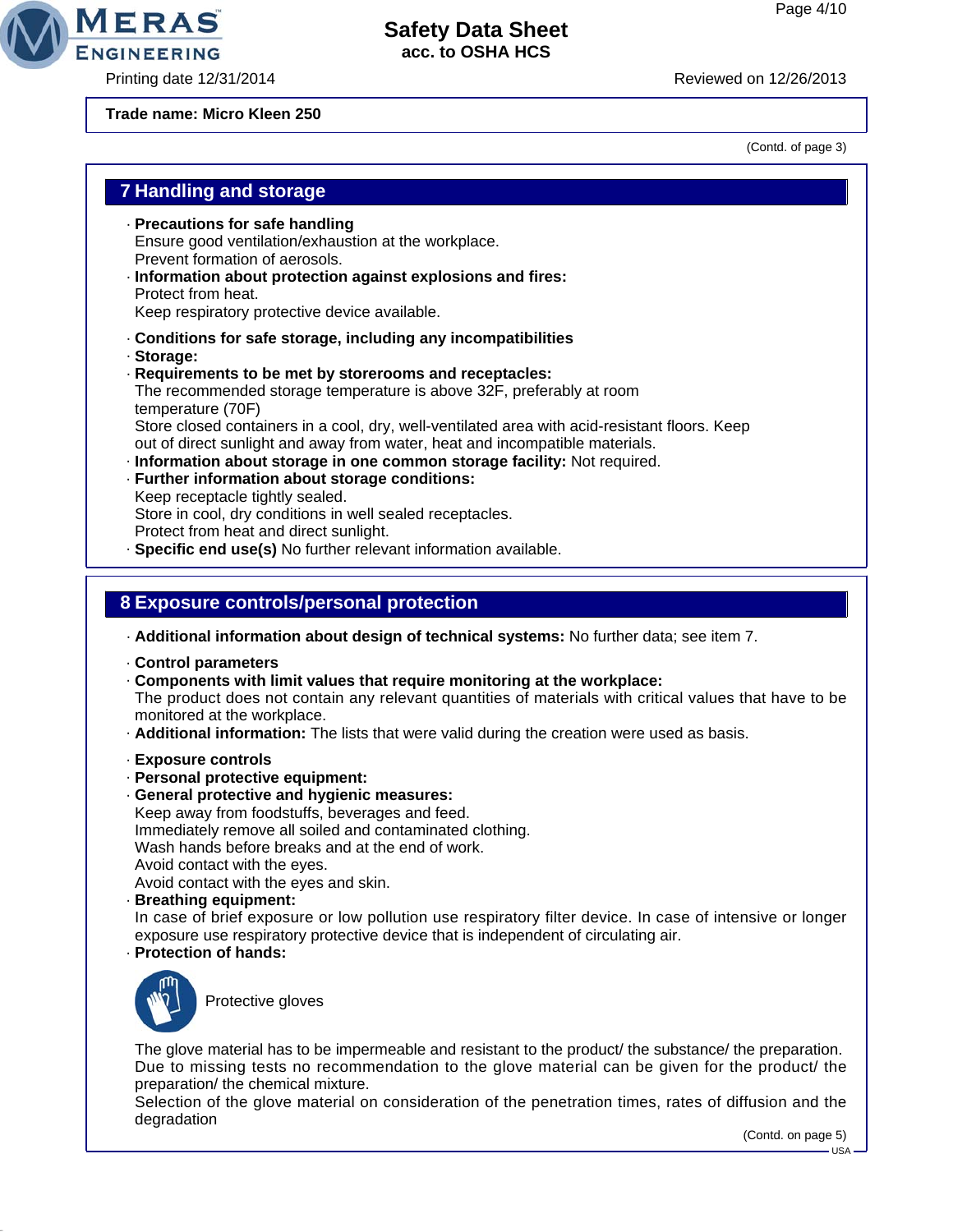(Contd. of page 4)

# **Safety Data Sheet acc. to OSHA HCS**

Printing date 12/31/2014 Reviewed on 12/26/2013

**MERAS** 

**ENGINEERING** 

**Trade name: Micro Kleen 250**

### · **Material of gloves**

The selection of the suitable gloves does not only depend on the material, but also on further marks of quality and varies from manufacturer to manufacturer. As the product is a preparation of several substances, the resistance of the glove material can not be calculated in advance and has therefore to

# be checked prior to the application. · **Penetration time of glove material**

The exact break through time has to be found out by the manufacturer of the protective gloves and has to be observed.

## · **Eye protection:**

Tightly sealed goggles

# **9 Physical and chemical properties**

| Information on basic physical and chemical properties<br>· General Information<br>· Appearance:                                       |                                                                                                                    |
|---------------------------------------------------------------------------------------------------------------------------------------|--------------------------------------------------------------------------------------------------------------------|
| Form:                                                                                                                                 | Liquid                                                                                                             |
| Color:                                                                                                                                | Yellow tint                                                                                                        |
| - Odor:                                                                                                                               | Slight Chlorine                                                                                                    |
| · Odor threshold:                                                                                                                     | Not determined.                                                                                                    |
| · pH-value at 20 °C (68 °F):                                                                                                          | $>12$                                                                                                              |
| · Specific Gravity                                                                                                                    | $1.2 - 1.23$                                                                                                       |
| Change in condition<br><b>Melting point/Melting range:</b><br><b>Boiling point/Boiling range:</b><br><b>Freezing Point:</b>           | Undetermined.<br>106 °C (223 °F)<br>$-18 °C$ (-0 °F)                                                               |
| · Flash point:                                                                                                                        | Not applicable.                                                                                                    |
| · Flammability (solid, gaseous):                                                                                                      | Not applicable.                                                                                                    |
| · Ignition temperature:                                                                                                               |                                                                                                                    |
| <b>Decomposition temperature:</b>                                                                                                     | Not determined.                                                                                                    |
| · Auto igniting:                                                                                                                      | Product is not selfigniting.                                                                                       |
| Danger of explosion:                                                                                                                  | Explosive when dry.                                                                                                |
| · Explosion limits:<br>Lower:<br>Upper:                                                                                               | Not determined.<br>Not determined.                                                                                 |
| · Vapor pressure at 20 °C (68 °F):                                                                                                    | 23 hPa (17 mm Hg)                                                                                                  |
| $\cdot$ Density at 20 °C (68 °F):<br>· Relative density<br>· Vapor density<br>· Liquid Density at 20 °C (68 °F)<br>· Evaporation rate | 10.05 g/cm <sup>3</sup> (83.867 lbs/gal)<br>Not determined.<br>Not determined.<br>10.05 lbs/gal<br>Not determined. |
|                                                                                                                                       | (Contd. on page 6)                                                                                                 |

USA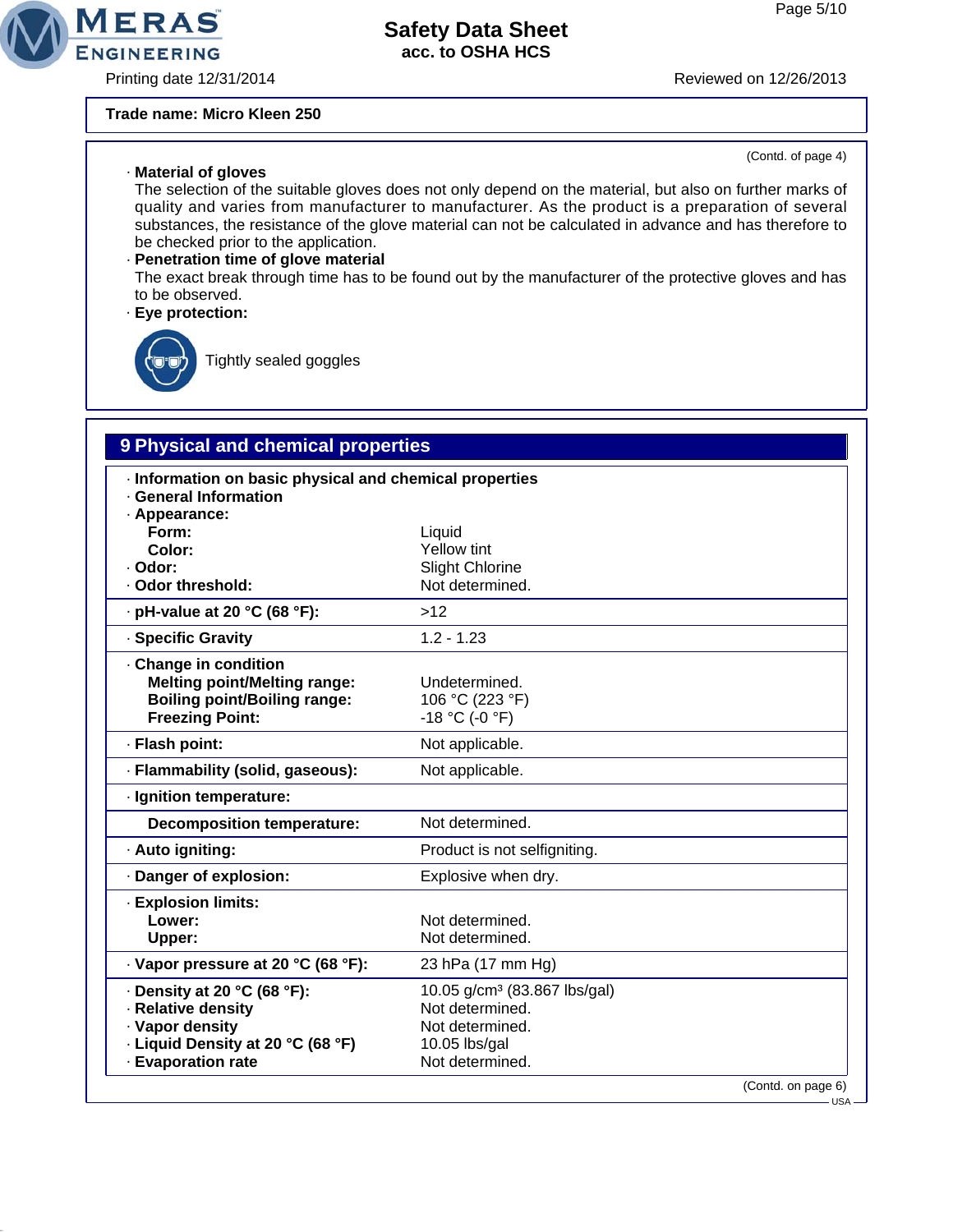

Printing date 12/31/2014 Reviewed on 12/26/2013

**MERAS** 

**ENGINEERING** 

### **Trade name: Micro Kleen 250**

|                                                            |                                                     | (Contd. of page 5) |
|------------------------------------------------------------|-----------------------------------------------------|--------------------|
| Solubility in / Miscibility with<br>Water:                 | Fully miscible.                                     |                    |
| - Partition coefficient (n-octanol/water): Not determined. |                                                     |                    |
| · Viscosity:<br>Dynamic:<br>Kinematic:                     | Not determined.<br>Not determined.                  |                    |
| · Solvent content:<br><b>Organic solvents:</b><br>Water:   | $0.0 \%$<br>75.0 %                                  |                    |
| Solids content:<br>Other information                       | 25.0%<br>No further relevant information available. |                    |

# **10 Stability and reactivity**

- · **Reactivity**
- · **Chemical stability**
- · **Thermal decomposition / conditions to be avoided:**
- No decomposition if used according to specifications.
- · **Possibility of hazardous reactions** No dangerous reactions known.
- · **Conditions to avoid** No further relevant information available.
- · **Incompatible materials:** No further relevant information available.
- · **Hazardous decomposition products:** No dangerous decomposition products known.

## **11 Toxicological information**

- · **Information on toxicological effects**
- · **Acute toxicity:**
- · **Primary irritant effect:**
- · **on the skin:** Caustic effect on skin and mucous membranes.
- · **on the eye:** Strong caustic effect.
	- Strong irritant with the danger of severe eye injury.
- · **Sensitization:** No sensitizing effects known.
- · **Additional toxicological information:**

The product shows the following dangers according to internally approved calculation methods for preparations:

- Toxic
- **Corrosive**
- Irritant

Swallowing will lead to a strong caustic effect on mouth and throat and to the danger of perforation of esophagus and stomach.

### · **Carcinogenic categories**

|  |  | · IARC (International Agency for Research on Cancer) |  |
|--|--|------------------------------------------------------|--|
|--|--|------------------------------------------------------|--|

7758-19-2 Sodium Chlorite 3

## · **NTP (National Toxicology Program)**

None of the ingredients is listed.

(Contd. on page 7)

USA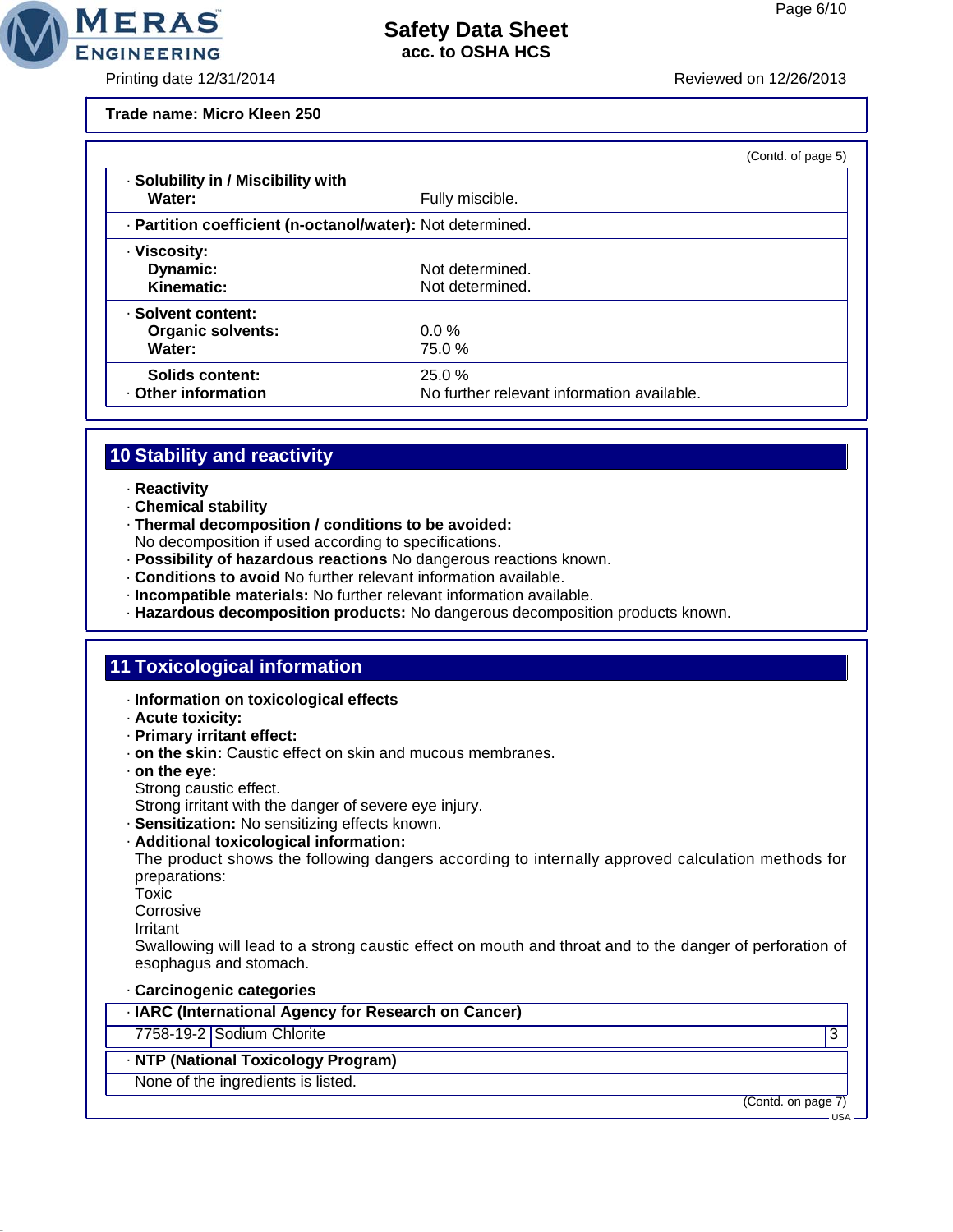**MERAS** 

**ENGINEERING** 

Printing date 12/31/2014 Reviewed on 12/26/2013

**Trade name: Micro Kleen 250**

(Contd. of page 6)

## · **OSHA-Ca (Occupational Safety & Health Administration)**

None of the ingredients is listed.

# **12 Ecological information**

- · **Toxicity**
- · **Aquatic toxicity:** No further relevant information available.
- · **Persistence and degradability** No further relevant information available.
- · **Bioaccumulative potential** No further relevant information available.
- · **Mobility in soil** No further relevant information available.
- · **Additional ecological information:**
- · **General notes:**

Water hazard class 2 (Self-assessment): hazardous for water

Do not allow product to reach ground water, water course or sewage system.

Must not reach bodies of water or drainage ditch undiluted or unneutralized.

Danger to drinking water if even small quantities leak into the ground.

Rinse off of bigger amounts into drains or the aquatic environment may lead to increased pH-values. A high pH-value harms aquatic organisms. In the dilution of the use-level the pH-value is considerably reduced, so that after the use of the product the aqueous waste, emptied into drains, is only low waterdangerous.

- · **Results of PBT and vPvB assessment**
- · **PBT:** Not applicable.
- · **vPvB:** Not applicable.
- · **Other adverse effects** No further relevant information available.

## **13 Disposal considerations**

- · **Waste treatment methods**
- · **Recommendation:**

Must not be disposed of together with household garbage. Do not allow product to reach sewage system.

- · **Uncleaned packagings:**
- · **Recommendation:** Disposal must be made according to official regulations.
- · **Recommended cleansing agent:** Water, if necessary with cleansing agents.

| · UN-Number<br>· DOT, IMDG, IATA             | <b>UN1908</b>             |  |
|----------------------------------------------|---------------------------|--|
| · UN proper shipping name<br>· DOT<br>· IMDG | <b>Chlorite Solutions</b> |  |
| $\cdot$ IATA                                 |                           |  |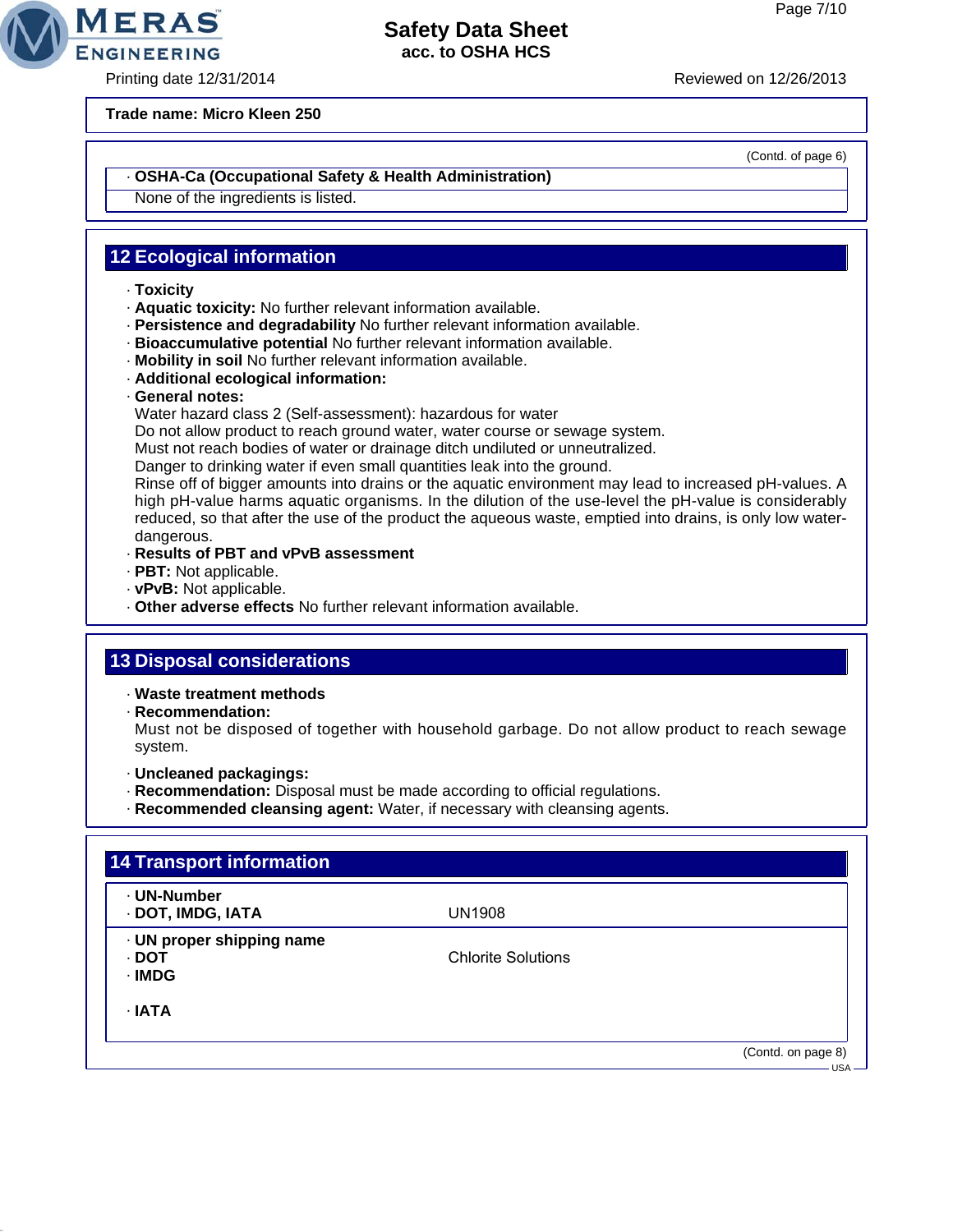

**MERAS** 

**ENGINEERING** 

Printing date 12/31/2014 **Reviewed on 12/26/2013** 

**Trade name: Micro Kleen 250**

|                                              | (Contd. of page 7)                                                           |
|----------------------------------------------|------------------------------------------------------------------------------|
| · Transport hazard class(es)                 |                                                                              |
| · DOT                                        |                                                                              |
| . Class                                      | 8 Corrosive substances                                                       |
| · IMDG, IATA                                 |                                                                              |
|                                              |                                                                              |
| . Class                                      | 8 Corrosive substances                                                       |
| · Label                                      | 8                                                                            |
| · Packing group                              |                                                                              |
| · DOT, IMDG, IATA                            | $\mathbf{II}$                                                                |
| · Environmental hazards:                     |                                                                              |
| · Marine pollutant:                          | <b>No</b>                                                                    |
| · Special precautions for user               | <b>Warning: Corrosive substances</b>                                         |
| - EMS Number:                                | $F-A, S-B$                                                                   |
| · Segregation groups                         | <b>Alkalis</b>                                                               |
| · Transport in bulk according to Annex II of |                                                                              |
| <b>MARPOL73/78 and the IBC Code</b>          | Not applicable.                                                              |
| · Transport/Additional information:          |                                                                              |
| . DOT                                        |                                                                              |
| <b>Quantity limitations</b>                  | On passenger aircraft/rail: 1 L                                              |
|                                              | On cargo aircraft only: 30 L                                                 |
| · IMDG                                       |                                                                              |
| · Limited quantities (LQ)                    | 1 <sub>L</sub>                                                               |
| · Excepted quantities (EQ)                   | Code: E2                                                                     |
|                                              | Maximum net quantity per inner packaging: 30 ml                              |
|                                              | Maximum net quantity per outer packaging: 500 ml                             |
| · UN "Model Regulation":                     | UN3267, Corrosive liquid, basic, organic, n.o.s. (Sodium<br>chlorite), 8, II |

# **15 Regulatory information**

· **Safety, health and environmental regulations/legislation specific for the substance or mixture** · **Sara**

· **Section 355 (extremely hazardous substances):**

None of the ingredients is listed.

· **Section 313 (Specific toxic chemical listings):**

None of the ingredients is listed.

· **TSCA (Toxic Substances Control Act):**

All ingredients are listed.

(Contd. on page 9)

- USA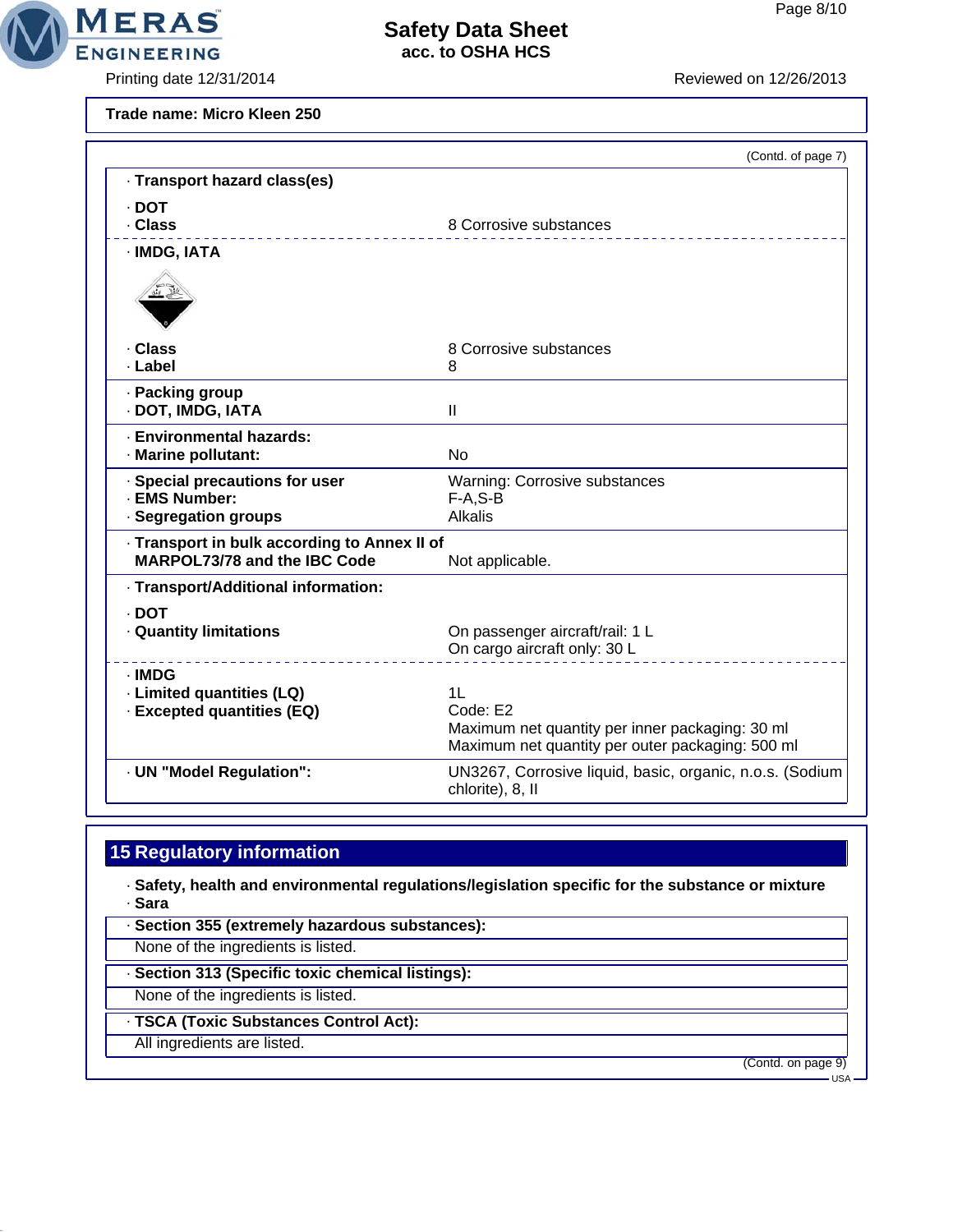

Printing date 12/31/2014 Reviewed on 12/26/2013

**MERAS** 

**ENGINEERING** 

· **Proposition 65**

**Trade name: Micro Kleen 250**

(Contd. of page 8)

|  | Chemicals known to cause cancer: |  |  |
|--|----------------------------------|--|--|
|  |                                  |  |  |

None of the ingredients is listed.

· **Chemicals known to cause reproductive toxicity for females:**

None of the ingredients is listed.

· **Chemicals known to cause reproductive toxicity for males:**

None of the ingredients is listed.

· **Chemicals known to cause developmental toxicity:**

None of the ingredients is listed.

### · **Carcinogenic categories**

· **EPA (Environmental Protection Agency)**

7758-19-2 Sodium Chlorite D, CBD

· **TLV (Threshold Limit Value established by ACGIH)**

None of the ingredients is listed.

· **NIOSH-Ca (National Institute for Occupational Safety and Health)**

None of the ingredients is listed.

### · **Product related hazard informations:**

The product has been classified and marked in accordance with directives on hazardous materials.

· **Hazard symbols:**



· **Hazard-determining components of labeling:** Sodium Chlorite

· **Risk phrases:** Explosive when dry. May cause fire. Toxic if swallowed. Causes burns. Risk of serious damage to eyes. Harmful: possible risk of irreversible effects in contact with skin.

· **Safety phrases:**

Keep container tightly closed in a cool place.

In case of contact with eyes, rinse immediately with plenty of water and seek medical advice.

Wear suitable protective clothing, gloves and eye/face protection.

This material and its container must be disposed of as hazardous waste.

· **Chemical safety assessment:** A Chemical Safety Assessment has not been carried out.

# **16 Other information**

This information is based on our present knowledge. However, this shall not constitute a guarantee for any specific product features and shall not establish a legally valid contractual relationship.

· **Department issuing SDS:** Environment protection department.

· **Contact:**

SDS Coordinator Meras Engineering, Inc.

(Contd. on page 10)